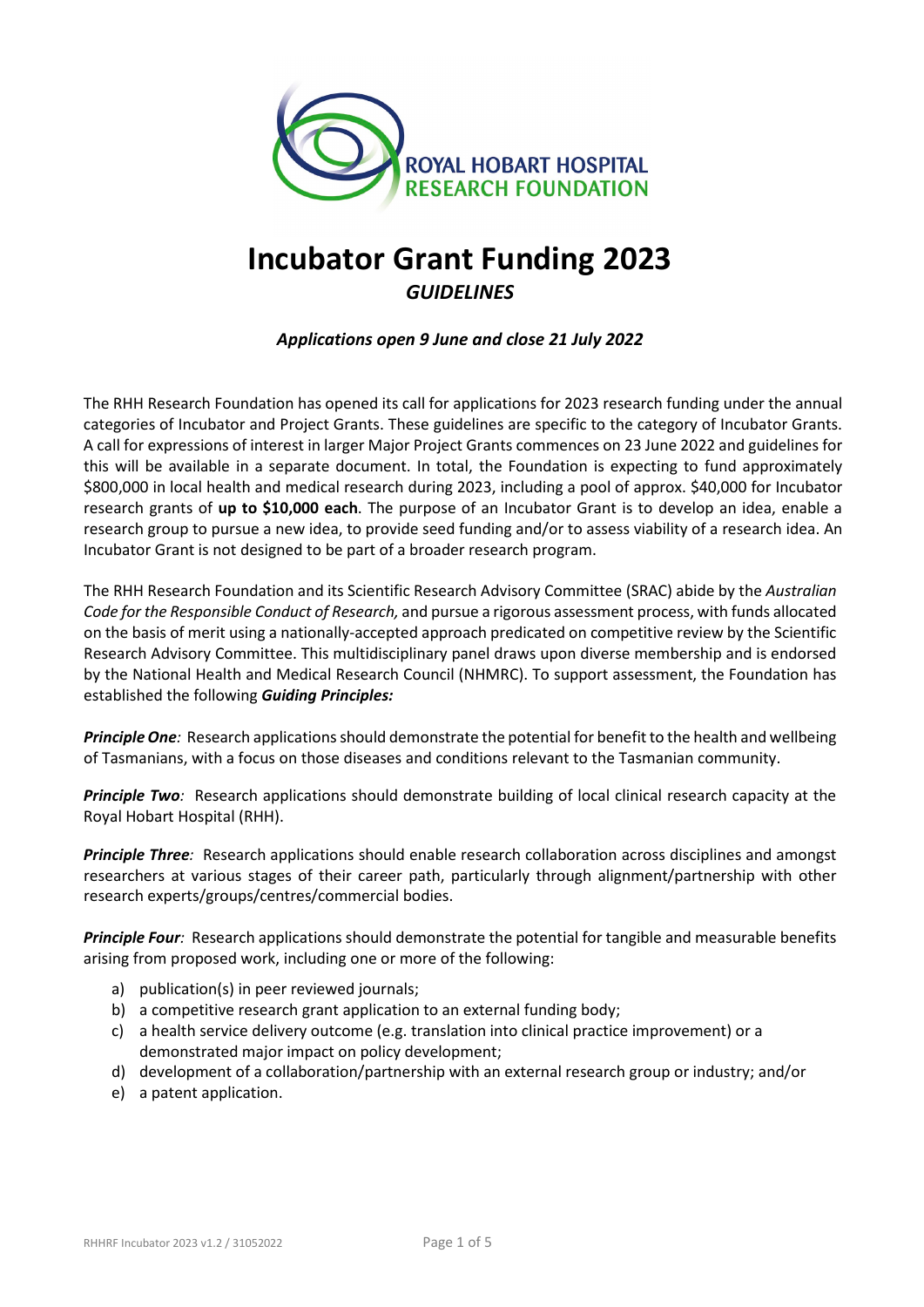

Each year the RHH Research Foundation selects broad research priorities to guide the focus for consideration of its grant investments. Applications for 2023 Incubator Grants will be reviewed to determine their alignment with, and capacity to address, one of more of the following *Strategic Priorities:*

- Aged care (including diseases of the elderly);
- Chronic disease (including cancer);
- Health Service Delivery and Outcomes (including acute care);
- A healthy start to life (including maternal and child health); or
- Social determinants of health (including mental health).

# **NOTE: Applications that do not meet the Guiding Principles and/or do not address one or more of the Strategic Priorities will not be assessed.**

In 2023, the RHHRF has an opportunity to offer two additional Incubator Grants of up to \$10,000 each:

- i. Through an external fundraising campaign, the Foundation has gained additional revenue that may enable it to fund an extra Incubator Grant with a focus on **improving the lives of those diagnosed with primary brain cancer**.
- ii. Through the generosity of an individual benefactor, the Foundation has an opportunity to fund an extra Incubator Grant with a focus on **improving quality of life for those experiencing, or at risk of, lung disease.** This may include a broad array of focus points, for example, public health measures such as smoking cessation programs or managing conditions such as COPD, asthma, cystic fibrosis or lung cancer.

Submissions for these additional grants must, like all Incubator Grant applications, meet the Foundation's Guiding Principles and Strategic Priorities and, in addition, demonstrate alignment with the specific focus as stated above. The SRAC will consider submissions, taking a merit-based approach, and may make a recommendation to the Board for two additional grants of up to \$10k each. It should be noted that while up to two additional Incubator Grants may be offered through these funding streams, this does not preclude the success of other submissions focusing upon a similar area which may be granted through the Foundation's general funding pool.

# *General Funding Rules for RHHRF Grants*

All submissions must be made using the relevant RHH Research Foundation Grant form and should consider the general funding rules outlined below:

- All submissions will be assessed upon the merit of the proposed project, particularly the extent to which the proposal meets the Foundation's guiding principles; project scientific quality; significance, innovation; benefit to the Tasmanian community and team quality and capability relative to opportunity;
- The project and intended outcomes must demonstrate alignment with the RHHRF's strategic research principles and priorities;
- The project must demonstrate a scientific approach to investigation in terms of its feasibility, rationale, methodology, timeframes and innovation;
- The proposal must identify adequacy of resourcing, either solely through this grant program, or through additional sources of funding/in-kind support;
- It is not the intention of the RHH Research Foundation's grants to duplicate funding received from other sources, including the NHMRC, but to support additional work or a new program of works. If the project is part of a larger program of work, applicants **must** describe additional funding received from any other funding body in Section 3 of the application form (Budget). Alternatively, if the project is under consideration for funding from any other funding body, applicants **must** provide details including the funding body, award type, name, category, date when outcome will become known and reference/application number if known in Section 3;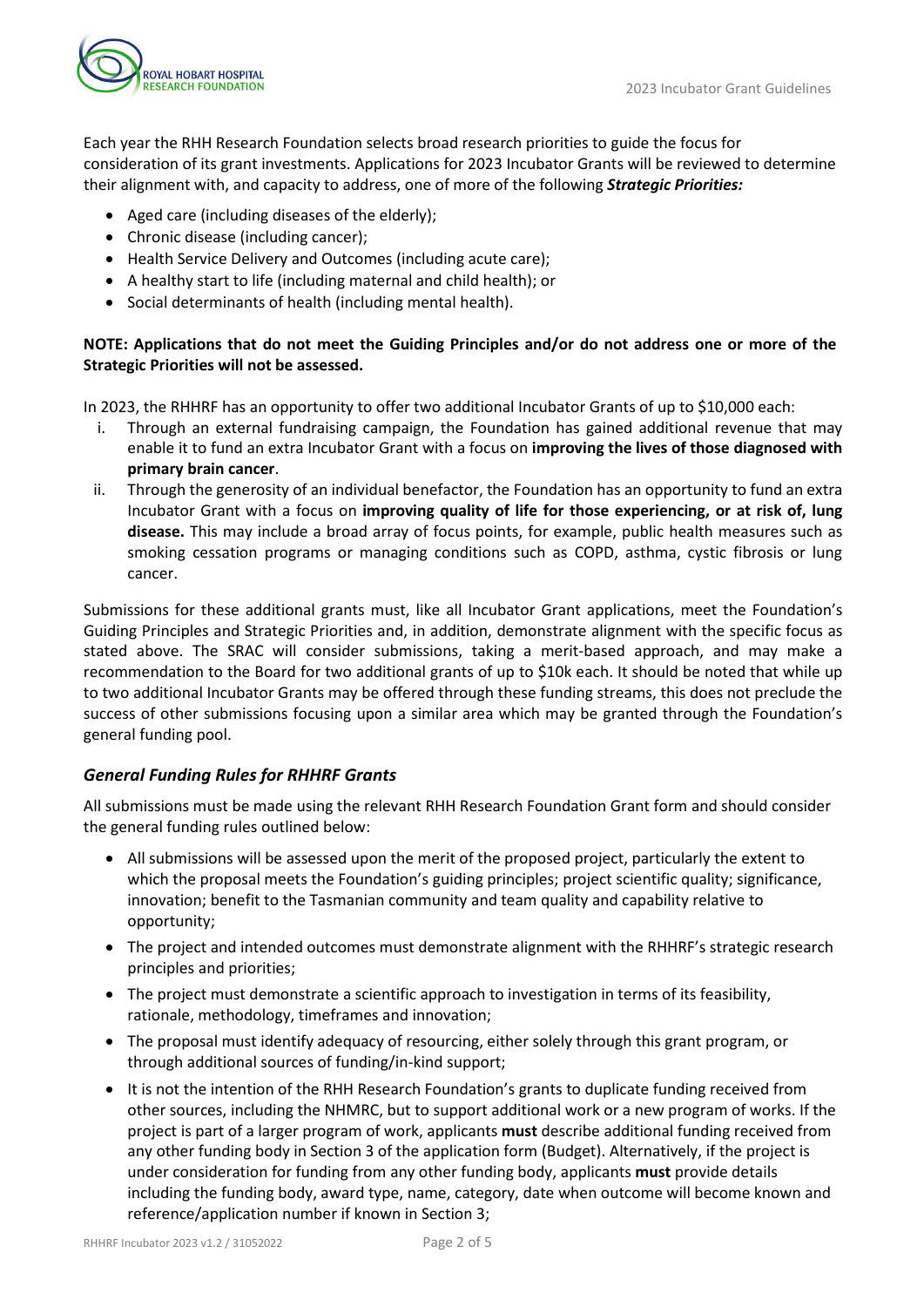

- The proposal must demonstrate the manner by which the research findings may result in a health service delivery outcome, either directly or as a consequence of subsequent policy development/adjustment;
- At least 80% of research (including investment of grant funds) must occur within Tasmania involving local health professionals, unless a satisfactory rationale for this is provided, and the CIA must be resident in Tasmania during carriage of the Grant;
- The research team must include at least one paid member of staff/formal appointment to the RHH and this person must be actively engaged in clinical and/or health service delivery; and
- No more than 25% of grant funding should be applied to purchase of equipment unless a satisfactory rationale for this is provided;

# *Specific Rules for RHHRF Incubator Grants*

- A Chief Investigator A must only appear as a CIA on one grant application in each category of Incubator and Project Grants. Given that the CIA has to lead their own investigation, it would be considered detrimental to that investigation if they were to be involved simultaneously in leading more than one Incubator Grant and more than one Project Grant in the same year. However, a CIA can appear as CIB, CIC etc on other Incubator and Project Grants. Refer to the RHHRF Capping Rules table [here;](https://www.rhhresearchfoundation.org/sites/default/files/wysiwyg_images/rhhrf_capping_table_2023_grant_round.pdf)
- Travel expenses may be included in the budget request where travel is essential to the project (e.g. fieldwork for patient visits where the project would not be feasible without this) and where these costs are directly related to the project's methodology; however, travel expenses related to attendance at conferences, investigator meetings and attendance at workshops are not permitted;
- The University of Tasmania (UTas) will not apply infrastructure costs in relation to successful applications for funding in 2023 for RHHRF Incubator Grants; and
- The Department of Health will not apply Research Governance fees in relation to successful applications for funding in 2023 for RHHRF Incubator Grants.

# *Submission*

Applicants must submit their application using the 2023 RHHRF Incubator Grant application form. This is available online from 9 June 2022 at [www.rhhresearchfoundation.org/research/grants](https://www.rhhresearchfoundation.org/research/grants) or by emailing the RHHRF's office on [research@rhhresearchfoundation.org](mailto:research@rhhresearchfoundation.org)

In preparing their submission, applicants are urged to closely consult with research colleagues, including UTas grants officers or relevant Department Business Managers (BMs) from within the THS/DOH. The aim of involving a grants officer/BM is to ensure that your application fully considers all aspects associated with ethics approval, budget items, current and future capacity, associated resource needs, other sources of support etc. A grants officer/BM can then also support successful grant recipients in undertaking the various administrative elements associated with implementation and reporting against the project. The importance of this aspect of your submission's development and subsequent carriage cannot be overstated. Your grants officer/BM is welcome to contact the RHHRF for further information and advice around our grants program prior to submission if this might be of assistance.

Once completed and signed by each member of the intended research team, the application must then also have certified support from a representative of the CIA's nominated institution with appropriate delegated authority (e.g. Head of Department, Head of School or Head of Institute); the rationale being that, should the grant application be successful, it will be the CIA's nominated institution that will ultimately execute the relevant grant agreement with the RHHRF. In addition, this certification verifies a statement which confirms the project will be accommodated in accordance with the proposal.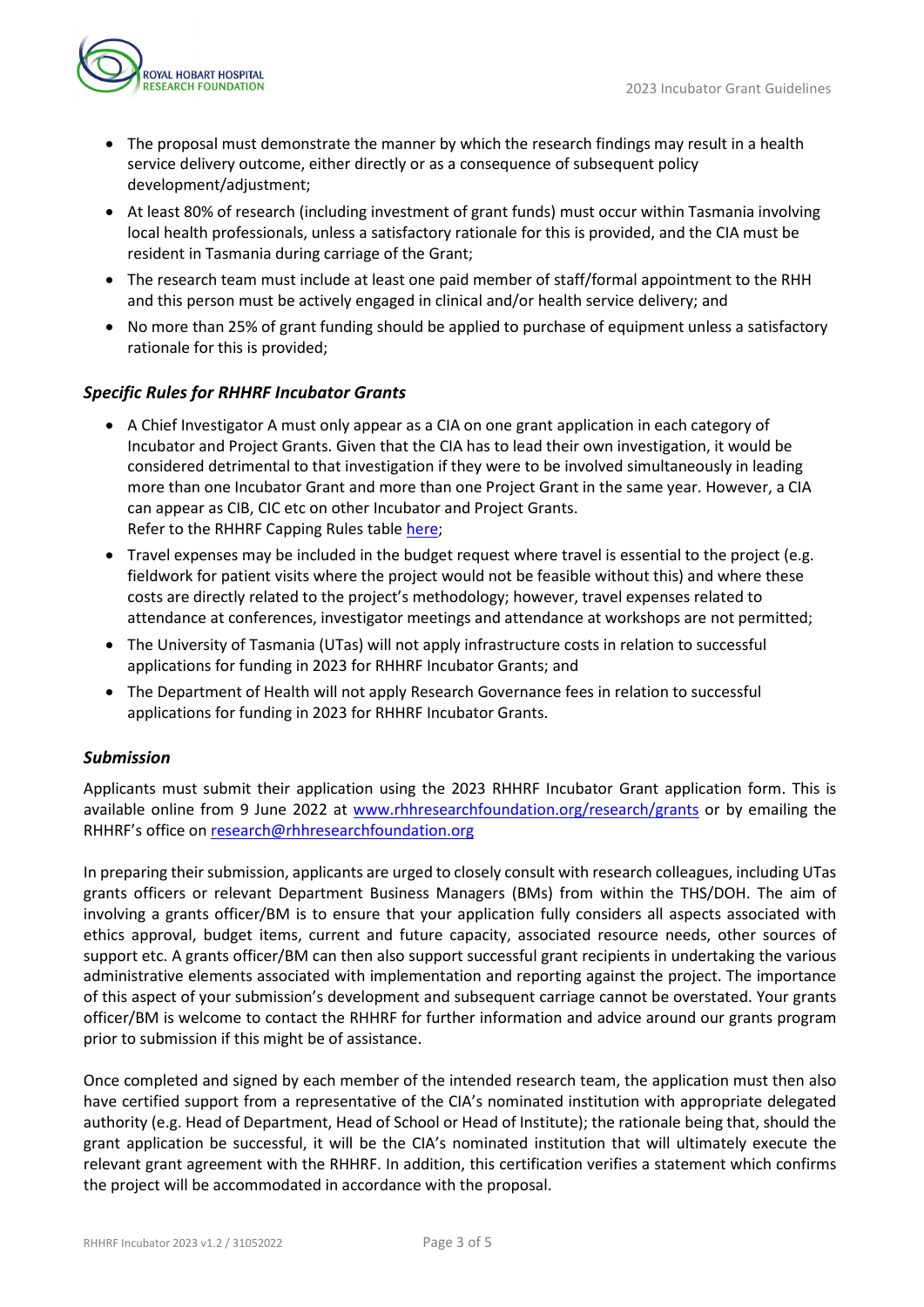The application must be submitted via email to [research@rhhresearchfoundation.org](mailto:research@rhhresearchfoundation.org) **by 5.00pm on the closing date, Thursday 21 July 2022**.

## *Competitive Review*

Applications will be subject to independent review and assessment by the Foundation's NHMRC-approved Scientific Research Advisory Committee (SRAC) which will then make a subsequent recommendation to the RHH Research Foundation's Board.

Each application will be reviewed against the funding rules above and then assessed against the following criteria:

- Research Quality (including Significance and Innovation) (40%);
- Potential for outcomes to benefit the health and wellbeing of Tasmanians (20%);
- Potential to build local research capacity at the Royal Hobart Hospital (RHH) (15%);
- Team composition including feasibility and capacity to enable research collaborations across disciplines and stages of career (15%); and
- Budget (10%).

The Scientific Research Advisory Committee will meet in September 2022 in order to reach a collective view arising from individual assessment of the applications, undertaken using a formal protocol. Any further details requiring clarification will be sought following that time. The SRAC will then make a recommendation for funding of 2023 Incubator Grants for submission to RHH Research Foundation's Board.

#### *Outcome*

The decision of the Board is final. It is intended that outcomes will be communicated to applicants by early October 2022. A formal Grant Agreement will be drawn up between the RHH Research Foundation and the applicant's nominated institution (i.e. either UTas or the THS/DOH) and it is anticipated that this will be ready for execution in December with funds to flow and for research to commence in January 2023. Unsuccessful applicants will be notified in writing and may seek feedback on their application upon request.

The RHH Research Foundation wishes to highlight that its annual grants program receives a considerable volume of submissions, well in excess of its financial capacity. Given the highly competitive nature of the Incubator Grants program, successful applicants are advised that failure to execute a Grant Agreement within ninety (90) days of its issue by the RHH Research Foundation will result in the offer of funds being rescinded, unless a request for extension is granted by the Scientific Research Advisory Committee.

Further, if the entity nominated by the researcher in the agreement does not invoice the RHH Research Foundation for the full amount of funds nominated in the Grant Agreement within ninety (90) days of its execution, the offer of funds will be rescinded, unless a request for extension is granted by the Scientific Research Advisory Committee. However, it should be noted that funds can only be released by the RHH Research Foundation upon provision of evidence of ethics approval wherever this may be required. To achieve this in a timely manner, researchers must apply for any necessary ethics approval immediately upon advice of their application's successful status. Evidence of commencement of the ethics submission process must be provided to the RHHRF by 31 January 2023. The value of involving a grants officer/Business Manager in facilitating these activities in a timely manner again cannot be overstated.